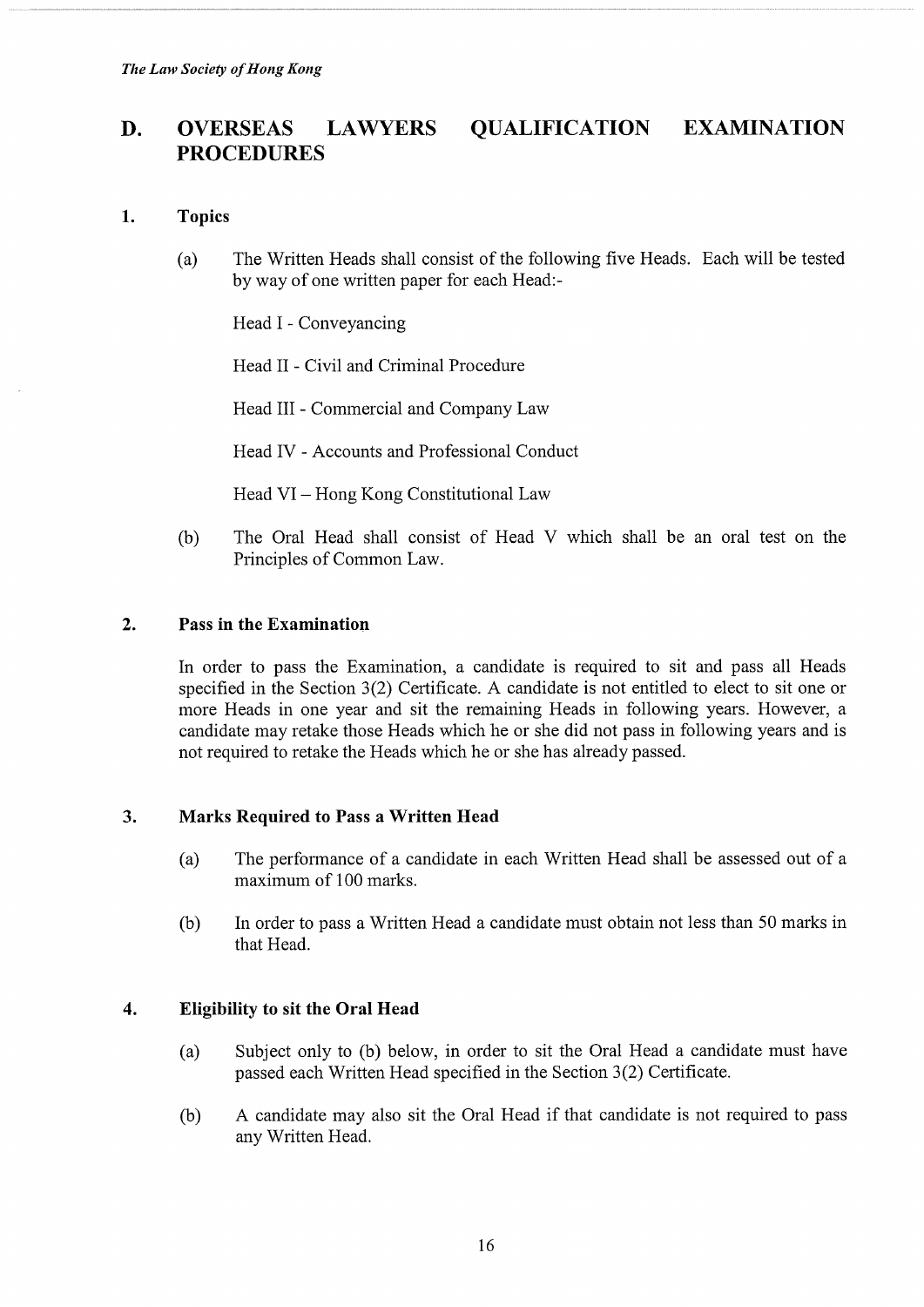- (c) If any candidate who has sat one or more Written Heads is ineligible, as a result of the marks obtained in that or those Written Head or Heads, to sit the Oral Head, the Law Society will notify that candidate in writing of his ineligibility.
- (d) The Law Society will send out, not less than 23 days prior to the date for the sitting of the Oral Head, a letter of notification addressed to the candidate at the address provided by the candidate on his or her eligibility or ineligibility as the case may be to sit the Oral Head.

### 5. Assessment of Competence in the Oral Head

- (a) A candidate shall either pass or fail the Oral Head.
- (b) A candidate cannot sit the Oral Head unless that candidate has passed, or is deemed to have passed, every Written Head specified in the Section 3(2) Certificate.

## 6. Resitting of Written and Oral Heads

There is no restriction on the number of resitting. Those candidates who were previously barred from sitting the Examination because of the restriction on the number of resitting may apply to resit the Examination.

Candidates are entitled to carry over the pass(es) in the Head(s) that they attained in previous Examinations. They are required to re-sit the Head(s) that they failed in previous Examinations.

Resits will be held at the next regular sitting of the Examination. There will be no special sittings scheduled for candidates wishing to resit any Heads.

## 7. The English Language

- (a) The Written Heads and the Oral Head shall be set or conducted (as the case may be) in the English language and must be answered in that language.
- (b) A candidate who fails to satisfy the Law Society that he or she possesses such knowledge of the English language as is necessary for the pursuit of the profession of solicitors in Hong Kong shall not pass the Head.

#### 8. Dates of the Examination

The Written and Oral Heads shall be tested once each year on such dates and in such place or places as the Law Society shall from time to time decide.